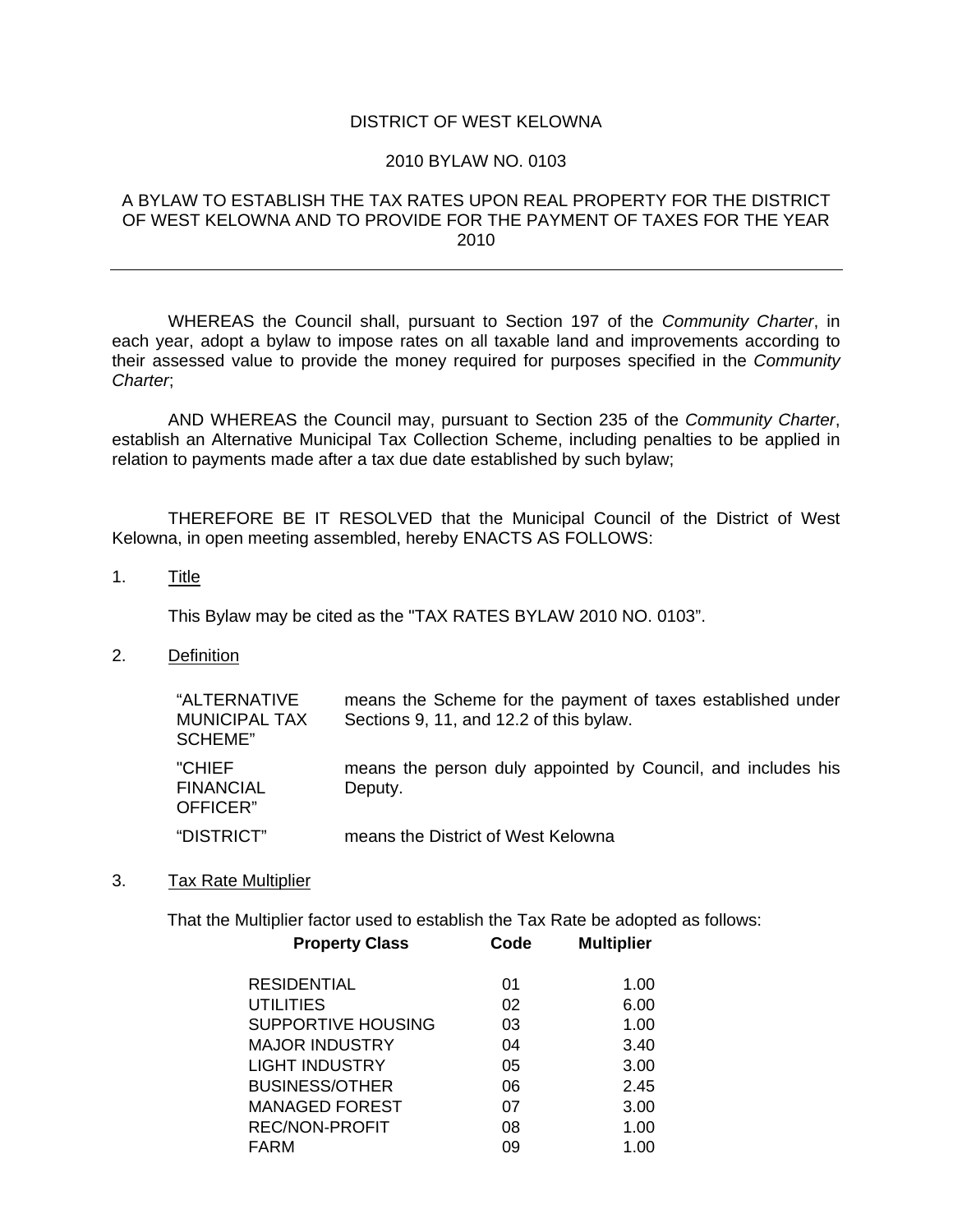### 4. Tax Rates for General Municipal Purposes

Tax rates for all lawful general purposes, as shown in column 'A' of Schedule 'A' Page 1 attached hereto and forming a part of this Bylaw, are hereby imposed and levied on taxable land and improvements according to their assessed value as shown upon the Real Property Tax Roll for general municipal purposes for the District of West Kelowna for 2010.

### 5. Tax Rates for General Debt

Tax rates for the payment of interest and principal on debts incurred by the District for municipal purposes, as shown in column 'B' of Schedule 'A' Page 1 attached hereto and forming a part of this Bylaw, are hereby imposed and levied on all taxable land and improvements according to their assessed value as shown upon the Real Property Tax Roll for general municipal purposes for the District of West Kelowna for 2010.

### 6. Tax Rates for Regional District of Central Okanagan

Tax rates for the payment of the Regional District of Central Okanagan requisition, excluding tax rates for the S I R requisition under Section 6 as shown in column 'C' of Schedule 'A' Page 1 attached hereto and forming part of this Bylaw, are hereby imposed and levied on taxable land and improvements according to their assessed value on the basis provided under Section 26 of the *Hospital District Act* and as shown upon the Real Property Tax Roll for the District of West Kelowna for 2010.

# 7. Tax Rates for Regional District of Central Okanagan SIR Program

Tax rates for the payment of the Regional District of Central Okanagan requisition for the SIR Program, excluding tax rates for the Regional Parks Function under Section 6 as shown in column 'D' of Schedule 'A' Page 1 attached hereto and forming part of this Bylaw, are hereby imposed and levied on taxable land according to their assessed value on the basis provided under Section 26 of the *Hospital District Act* and as shown upon the Real Property Tax Roll for the District of West Kelowna for 2010.

# 8. Central Okanagan Regional Hospital District

Tax rates for the payment of the Central Okanagan Regional Hospital District requisition, as shown in column 'E' of Schedule 'A' Page 1 attached hereto and forming part of this Bylaw, are hereby imposed and levied on taxable land and improvements according to their assessed value on the basis provided by Section 26 of the *Hospital District Act* and according to their assessed value as shown upon the Real Property Tax Roll for the District of West Kelowna for 2010.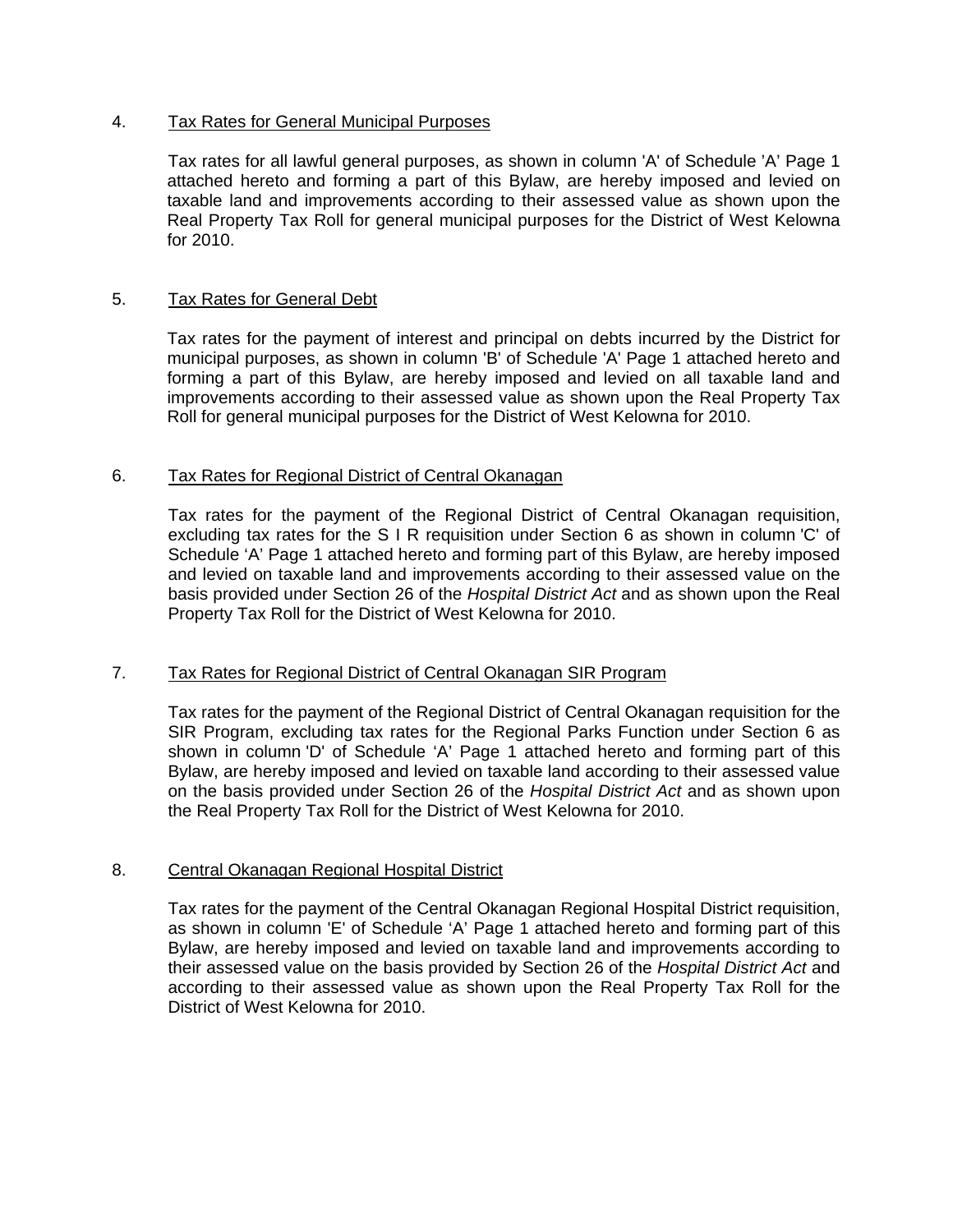### 9. Alternative Municipal Tax Scheme

- 9.1 Unless section 9.2 applies, the rates and taxes named under this Bylaw are due and shall be paid in accordance with sections 9, 10, and 11 of this Bylaw on or before July 7, 2010.
- 9.2 An owner may elect to pay the rates and taxes named under this Bylaw in accordance with the General Municipal Tax Collection Scheme established under Division 10 of Part 7 of the *Community Charter* by giving written notice of that election to the Chief Financial Officer at his office at the District of West Kelowna offices on or before June 11, 2010.
- 9.3 If an Owner does not make an election under Section 9.2, the Alternative Municipal Collection Scheme applies to the rates and taxes payable to that Owner.

# 10. Rates and Taxes Payable to Chief Financial Officer

The rates and taxes named under this Bylaw shall be levied, raised and collected for the purposes stated, and shall be payable to the Chief Financial Officer at his office at the District offices.

11. Penalties

Upon the 8th day of July, 2010, or as soon thereafter as is practicable, the Chief Financial Officer shall add to the unpaid balance of the current year's taxes, in respect of each parcel of land and the improvements as shown upon the Real Property Tax Roll of the District for 2010:

(a) ten (10) percent of the amount unpaid as of 4:30 pm on the 7th day of July, 2010.

### 12. Supplementary Tax Rolls

- 12.1 Upon receipt of a Supplementary Tax Roll from B.C. Assessment, the Chief Financial Officer shall levy taxes in accordance with the rates specified in Schedule 'A' of this Bylaw according to the taxable values as shown on the Supplementary Tax Rolls.
- 12.2 For each Supplementary Tax Roll, the Chief Financial Officer shall add penalties to the unpaid amounts as follows:
	- (a) Where Supplementary Tax Notices are sent before the 7th day of June, 2010, penalties shall be added as set out in Section 11 of this Bylaw.
	- (b) Where Supplementary Tax Notices are sent after the 7th day of June, 2010; ten (10) percent shall be added on any amount unpaid after 30 (thirty) days.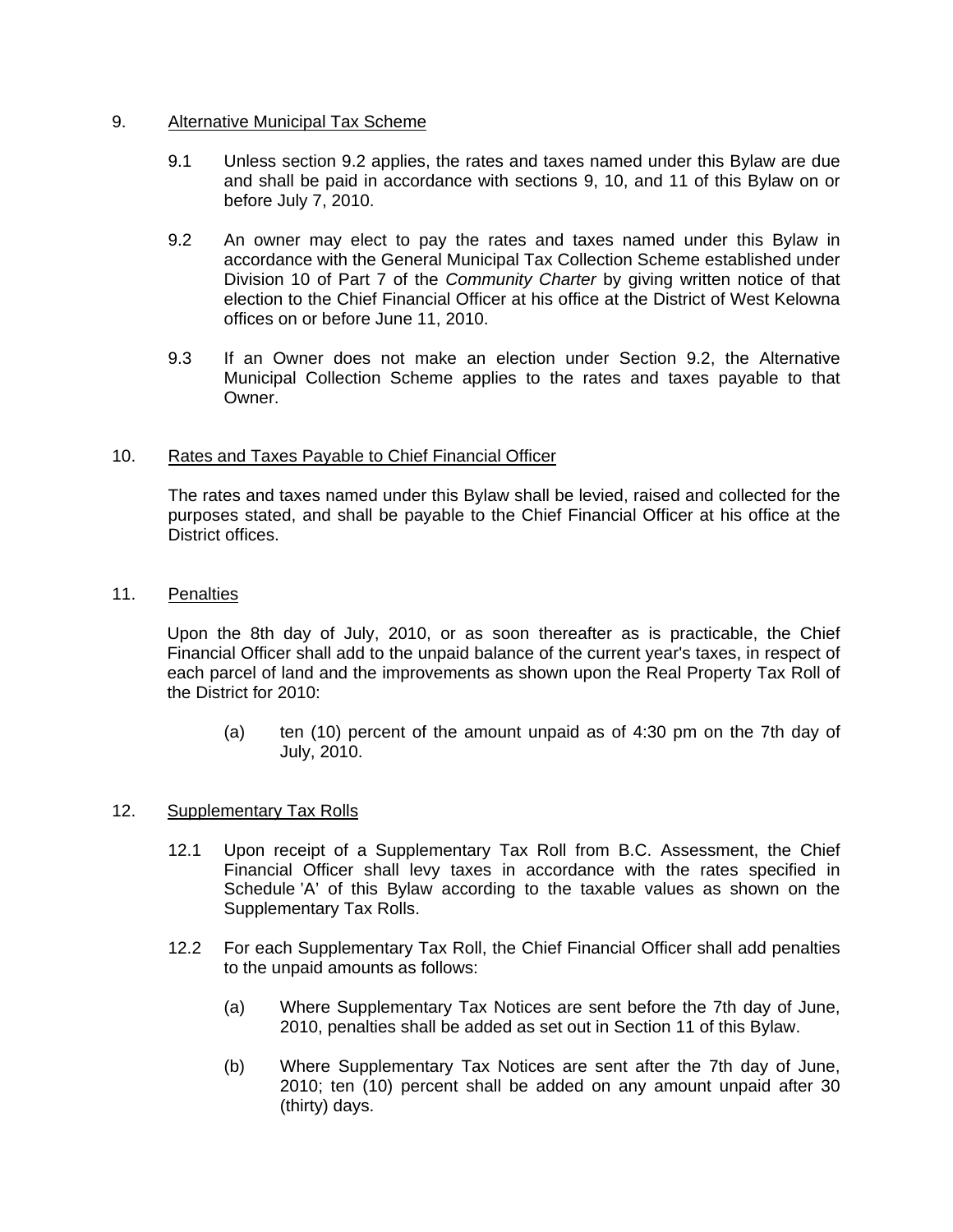### 13. R.D.C.O. Parcel Tax (under collection for other governments)

- (a) Sterile Insect Release Program parcel tax levy for 2010 is \$18,173;
- (b) The Sewer parcel tax levy for 2010 is \$43,098 for Lakeview #605, and \$25,452 for East Boundary Road Sewer (Lakeview 608);
- (c) Westside Landfill/Transfer Station parcel tax levy for 2010 is \$322,031.

PASSED FIRST READING, FEBRUARY 23, 2010 PASSED SECOND READING, FEBRUARY 23, 2010 PASSED THIRD READING, FEBRUARY 23, 2010 RESCINDED THIRD READING, APRIL 27, 2010 PASSED THIRD READING AS AMENDED, APRIL 27, 2010 ADOPTED, MAY 11, 2010

# 'DOUG FINDLATER'

M A Y O R

'SHELLEY NIXON'

 DIRECTOR OF CORPORATE SERVICES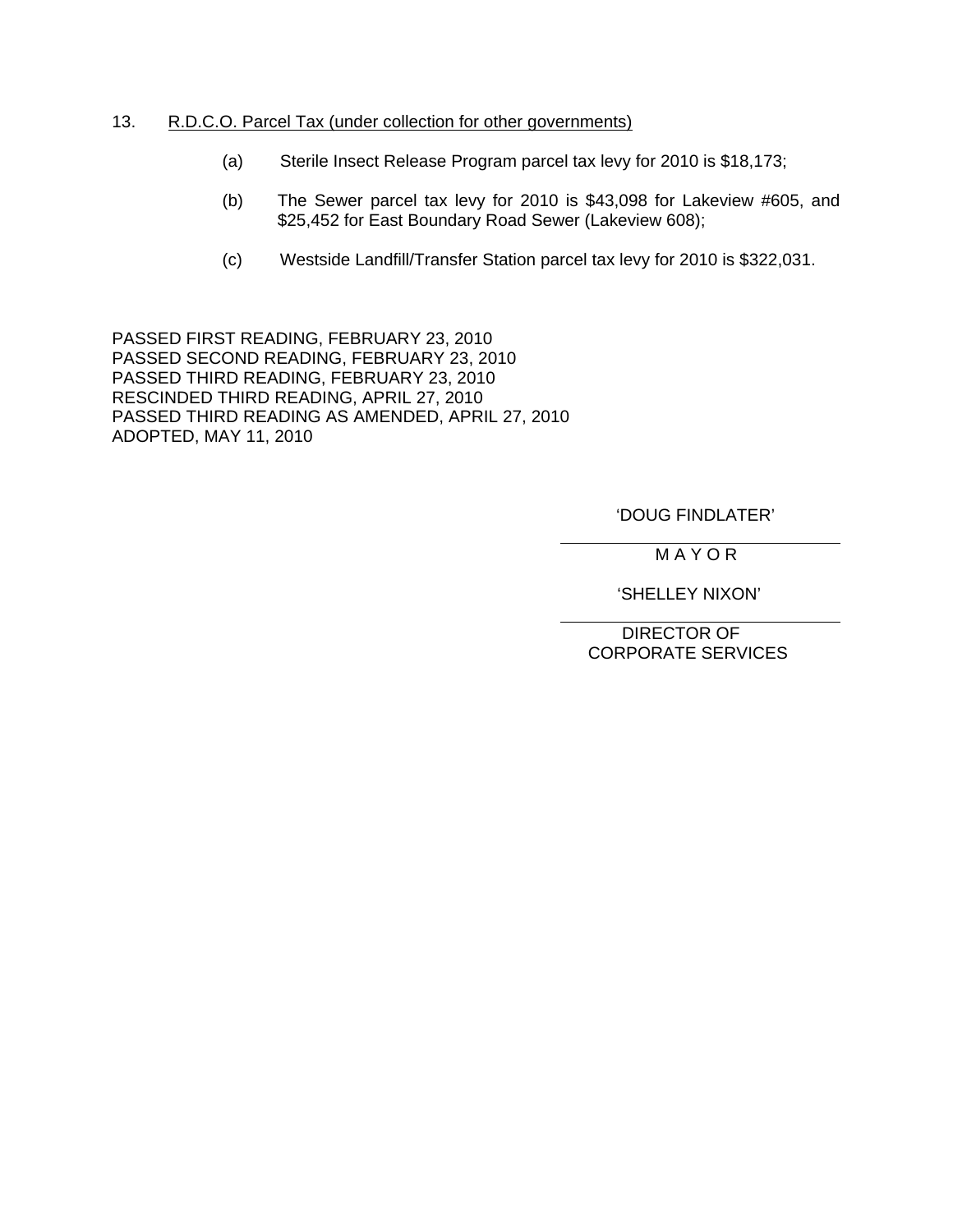| District of West Kelowna Tax Schedule<br>Schedule "A"                     |                                                             |                                 |                                            |             |                                                                      |                                                   |                                                                          |                                            |                                             |                                                                      |                                            |                                                    |
|---------------------------------------------------------------------------|-------------------------------------------------------------|---------------------------------|--------------------------------------------|-------------|----------------------------------------------------------------------|---------------------------------------------------|--------------------------------------------------------------------------|--------------------------------------------|---------------------------------------------|----------------------------------------------------------------------|--------------------------------------------|----------------------------------------------------|
|                                                                           | <b>Debt and Library</b><br>Municipal excl<br><b>General</b> | % Collected<br><b>Municipal</b> | Municipal Debt General Debt<br>General     | % Collected | <b>Regional District</b>                                             | % Collected<br><b>Regional</b><br><b>District</b> | <b>Regional District Regional</b><br><b>SIR (Land Only)</b>              | District SIR<br>% Collected<br>(Fand Only) | <b>Regional District</b><br><b>Hospital</b> | % Collected<br><b>Regional</b><br><b>Hospital</b><br><b>District</b> | <mark>Regional Library Regional</mark>     | <b>Collected</b><br><b>Library</b><br>$\mathbf{r}$ |
| Property Class<br>Description                                             | Ξ                                                           |                                 | $\overline{\mathbf{w}}$                    |             | $\widehat{\mathbf{c}}$                                               |                                                   | $\overline{\mathbf{e}}$                                                  |                                            | 興                                           |                                                                      | Ξ                                          |                                                    |
| Residential<br>$\supseteq$<br>Rate<br>Total Collected<br>Taxable Value    | ↔<br>5,704,121,403<br>14,833,910<br>2.60056                 | 83.22%                          | ⊷<br>5,704,121,403<br>2,038,710<br>0.35741 | 83.22%      | \$<br>2,697,951,203<br>1,791,037<br>0.31433                          | 82.17%                                            | \$<br>$\begin{array}{l} 0.04471 \\ 2,853,148,302 \\ 127,564 \end{array}$ | 78.28%                                     | \$<br>5,697,951,203<br>1,776,963<br>0.31186 | 82.17%                                                               | ⊷<br>5,704,121,403<br>87,376<br>0.16258    | 83.22%                                             |
| <b>Utilities</b><br>$\approx$<br>Rate<br>Total Collected<br>Taxable Value | ⊷<br>3,106,302<br>15.60335<br>48,469                        | 0.279                           | ⊷<br>3,106,302<br>2.1447<br>199'9          | 0.27%       | \$<br>23,337,002<br>25,674<br>1.10016                                | 1.18%                                             | ക<br>1,420,800<br>039210<br>222                                          | 0.14%                                      | ⊷<br>$23,337,002$<br>$25,473$<br>1.09151    | 1.18%                                                                | 3,106,302<br>0.97546<br>3,030              | 0.27%                                              |
| Supportive Housing<br>ස<br>Rate<br>Total Collected<br>Taxable Value       | ⊷<br>2.60056                                                | 0.00%                           | မ<br>0.35741                               | 0.00%       | \$<br>0.31433                                                        | $0.00%$ \$                                        | S<br>14471                                                               | 0.00%                                      | 0.31186                                     | 0.00%                                                                | 0.16258                                    | 9600'0                                             |
| Major Industry<br>R<br>Rate<br>Total Collected<br>Taxable Value           | ↔<br>15,269,000<br>8.84190<br>135,007                       | $0.76\%$                        | ଇ<br>999'81<br>000'692'91<br>1.21521       | $0.76\%$    | မာ<br>$\begin{array}{c} 1.06872 \\ 15,269,000 \\ 16,318 \end{array}$ | 0.75%                                             | \$<br>91011<br>00016299<br>0.15202                                       | 0.62%                                      | ക<br>$1.06033$<br>$15,269,000$<br>$16,190$  | 0.75%                                                                | ⊷<br>15,269,000<br>0.55276                 | $0.76\%$                                           |
| Light Industry<br>ຂ<br>Total Collected<br>Rate<br><b>Taxable Value</b>    | ⊷<br>72,669,000<br>7.80167<br>566,940                       | 3.18%                           | ⊷<br>616'ZZ<br>000'699'ZZ<br>1.07224       | 3.18%       | \$<br>$\begin{array}{l} 1.06872 \\ 22.669,000 \\ 77,663 \end{array}$ | 3.56%                                             | ⊷<br>0.15202<br>53,321,300<br>8,106                                      | 4.97%                                      | \$<br>$1.06033$<br>$72,669,000$<br>77,053   | 3.56%                                                                | ⊷<br>72,669,000<br>0.48773<br>35,443       | 3.18%                                              |
| Business/Other<br>8<br>Rate<br>Total Collected<br>Taxable Value           | ⊷<br>346,423,096<br>2,207,190<br>6.37137                    | 12.38%                          | \$<br>340,623,096<br>00,624,948<br>0.87567 | 12.38%      | ⊷<br>345,171,346<br>265,820<br>0.77011                               | 12.20%                                            | မာ<br>233,620,790<br>0.10955<br>25,593                                   | 15.71%                                     | မ<br>345,171,346<br>263,732<br>0.76406      | 12.20%                                                               | ⊷<br>960,524,942<br>980,524,942<br>0.39831 | 12.38%                                             |
| Managed Forest<br>$\gtrsim$<br>Rate<br>Total Collected<br>Taxable Value   | ⊷<br>7.80167                                                | 0.00%                           | ⊷<br>1.07224                               | 0.00%       | \$<br>0.94299                                                        | 0.00%                                             | \$<br>s<br>13414                                                         | $0.00\%$                                   | မာ<br>0.93558                               | 0.00%                                                                | 0.48773                                    | 9600°0                                             |
| RecrinNon-Profit<br>8<br>Rate<br>Total Collected<br>Taxable Value         | ⊷<br>9,123,000<br>2.60056<br>23,725                         | 0.13%                           | ⊷<br>9,123,000<br>0.35741<br>3,261         | 0.13%       | \$<br>8,432,000<br>0.31433<br>2,650                                  | 0.12%                                             | မ<br>8,420,300<br>0.04471<br>376                                         | 0.23%                                      | မာ<br>8,432,000<br>2,630<br>0.31186         | 0.12%                                                                | ⊷<br>9,123,000<br>0.16258<br>1,483         | 0.13%                                              |
| Farm<br>6<br>Rate<br>Total Collected<br>Taxable Value                     | ⊷<br>$290'6$<br>$290'6$<br>$2009'6$<br>2.60056              | 0.05%                           | ⊷<br>3,486,503<br>0.35741<br>346           | 0.05%       | ⊷<br>1,743,224<br>0.31433<br>\$48                                    | 0.03%                                             | ക<br>1,743,224<br>14471<br>2                                             | 0.05%                                      | \$<br>$1,743,224$<br>$1,743,224$<br>544     | 0.03%                                                                | ⊷<br>3,486,503<br>005,884<br>0.16258       | $0.05\%$                                           |
| Total Collected                                                           | ⊷<br>17,824,307                                             | $100.00\%$ \$                   | 2,449,704                                  | 100.00%     | \$<br>2,179,711                                                      | 100.00% \$                                        | 162,955                                                                  | 100.00%   \$                               | 2,162,584                                   | 100.00% \$                                                           | 1,114,323                                  | 100.00%                                            |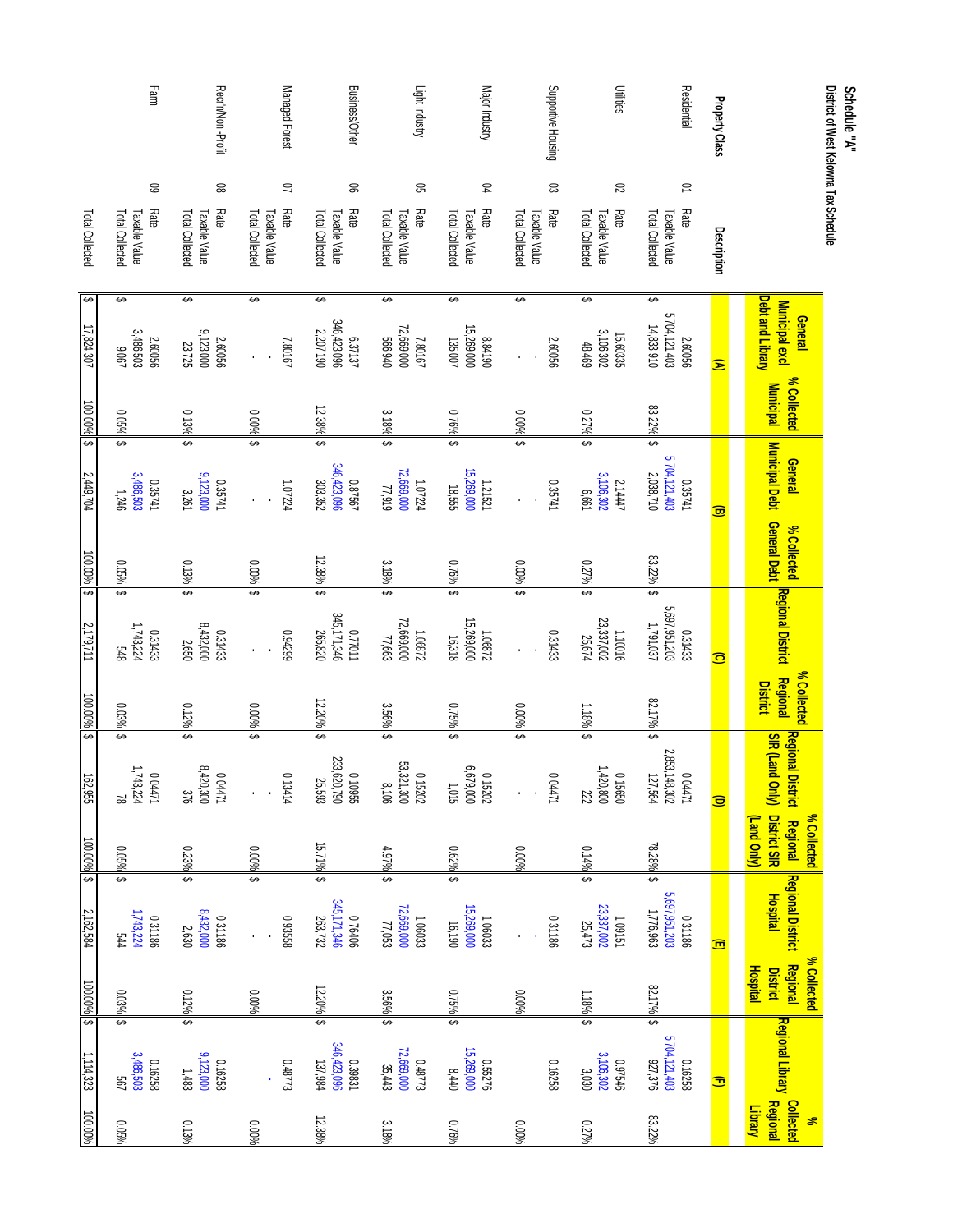Taxation is a major revenue source for the General Fund and accounts for 25.47% of the 2010 total revenue estimated at \$83,984,713, excluding collection for other governments. Over the five-year period of the financial plan, the taxation requirement is estimated to increase annually by a growth factor of (2.00%) and an additional increase of 5.00% which includes increase in cost of living and increase to reserves.

The current financial plan provides that \$21,388,321 be generated from District of West Kelowna property tax base for General Government purposes.

The District has various policies which govern and affect the budget process and include:

- 1. Revenue Policy.
- 2. Surplus Funds Policy.
- 3. Debt Policy.
- 4. Reserve Fund Policy
- 5. Proportion of Taxes Allocated to Classes
- 6. Permissive Tax Exemptions
- 7. Development Cost Charges

### **Revenue Policy**

The District will review fees/charges annually to ensure that they keep pace with changes in the cost-of-living as well as changes in the methods or levels of service delivery.

The District will actively pursue alternative revenue sources to help minimize property taxes.

- The District will consider market rates and charges levied by other public and private organizations for similar services in establishing rates, fees and charges.
- The District will establish cost recovery policies for fee supported services. The Policies will consider whether the benefits received from the service are public and/or private.
- The District will establish cost recovery policies for services provided for other levels of government.
- General Revenues will not be dedicated for specific purposes, unless required by law or generally accepted accounting practices (GAAP).
- The District will develop and pursue new and creative partnerships with government, community institutions (churches, schools), and community groups as well as private and non-profit organizations to reduce costs and enhance service to the community.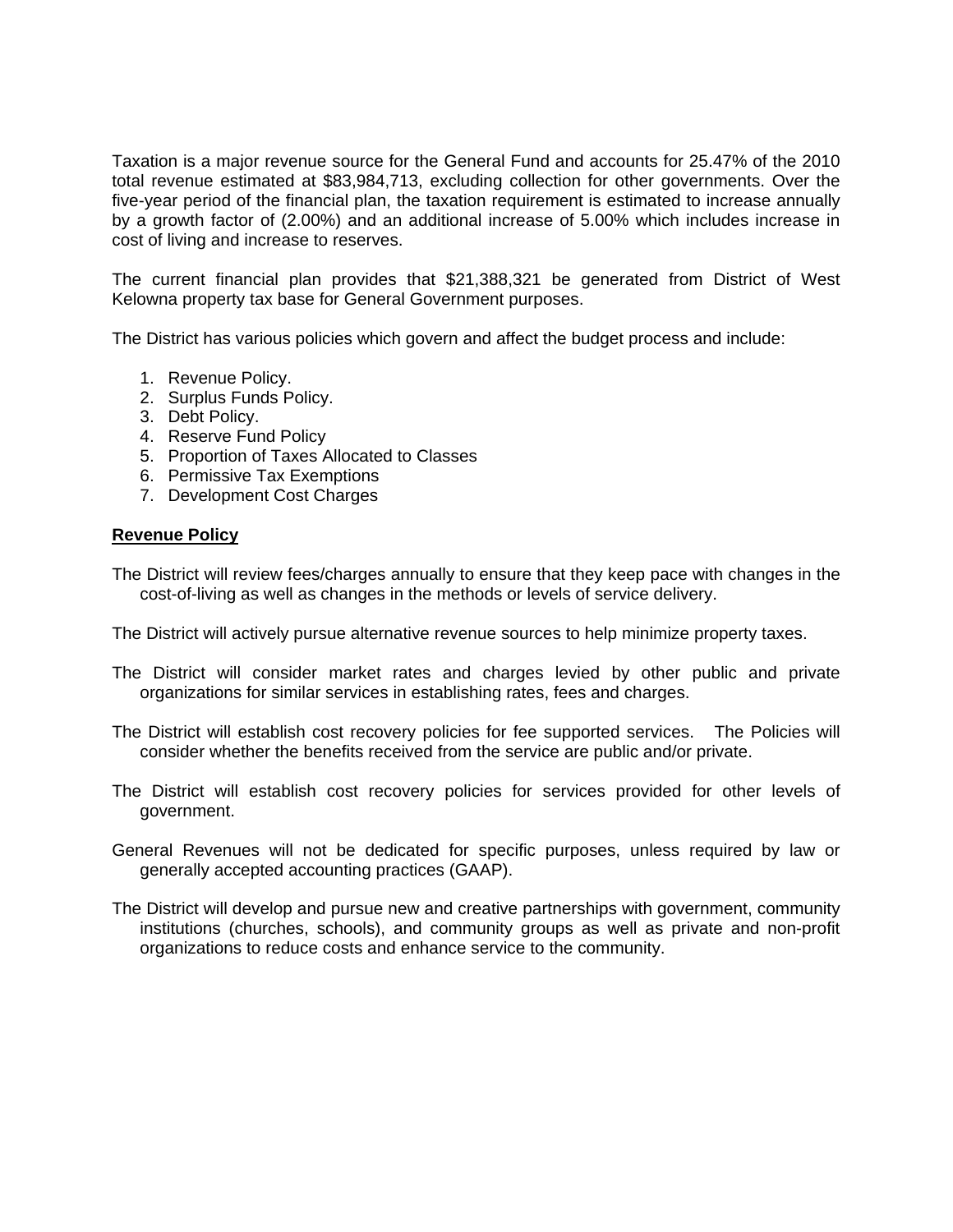# **Surplus Funds**

The *Community Charter* does not allow municipalities to plan an operating deficit (i.e. where expenditures exceed revenues). To ensure this situation does not occur, revenue projections are conservative and authorized expenditures are closely monitored. The combination of conservative revenue projections and controlled expenditures should produce a modest annual operating surplus.

Use of Surplus Funds

- a. Council will review options and provide direction to staff regarding the allocation of any operating surplus prior to completion of the budget process for the following year.
- b. To ensure the Accumulated Surplus is not excessive, the balance in the accumulated surplus account should not exceed a specific amount or guideline. The guideline is that Accumulated Surplus should not exceed 10% of the net operating budget.
- c. Accumulated Surplus funds above the 10% guideline shall be used to:
	- i. Fund capital expenditures or to increase reserves;
	- ii. Pay off capital debt, including internal borrowings;
	- iii. Stabilize City property tax and utility rate increases;
	- iv. Fund other items as Council deems appropriate.
- d. Staff will facilitate Council's review of the amount of Accumulated Surplus funds available on an annual basis.

# **Debt Policy**

- 1. One-time capital improvements and unusual equipment purchases.
- 2. When the useful project life will exceed the term of financing.
- 3. Major equipment purchases.
- 4. Debt servicing is limited to no more then a 3% tax increase per year.
- 5. The maximum borrowing amount be limited to 15% (*Community Charter* allows for 25%) of the Districts revenues as defined by the *Community Charter*.
- 6. Reserves are to be considered as a funding source before debt.

# **Reserve Funds**

Reserve funds shall be set aside to:

- a. Provide sources of funds for future capital expenditures;
- b. Provide a source of funding for areas of expenditure that fluctuate significantly from year to year (equipment replacement, special building maintenance, etc.);
- c. Protect the District from uncontrollable or unexpected increases in expenditures or unforeseen reductions in revenues, or a combination of the two; and